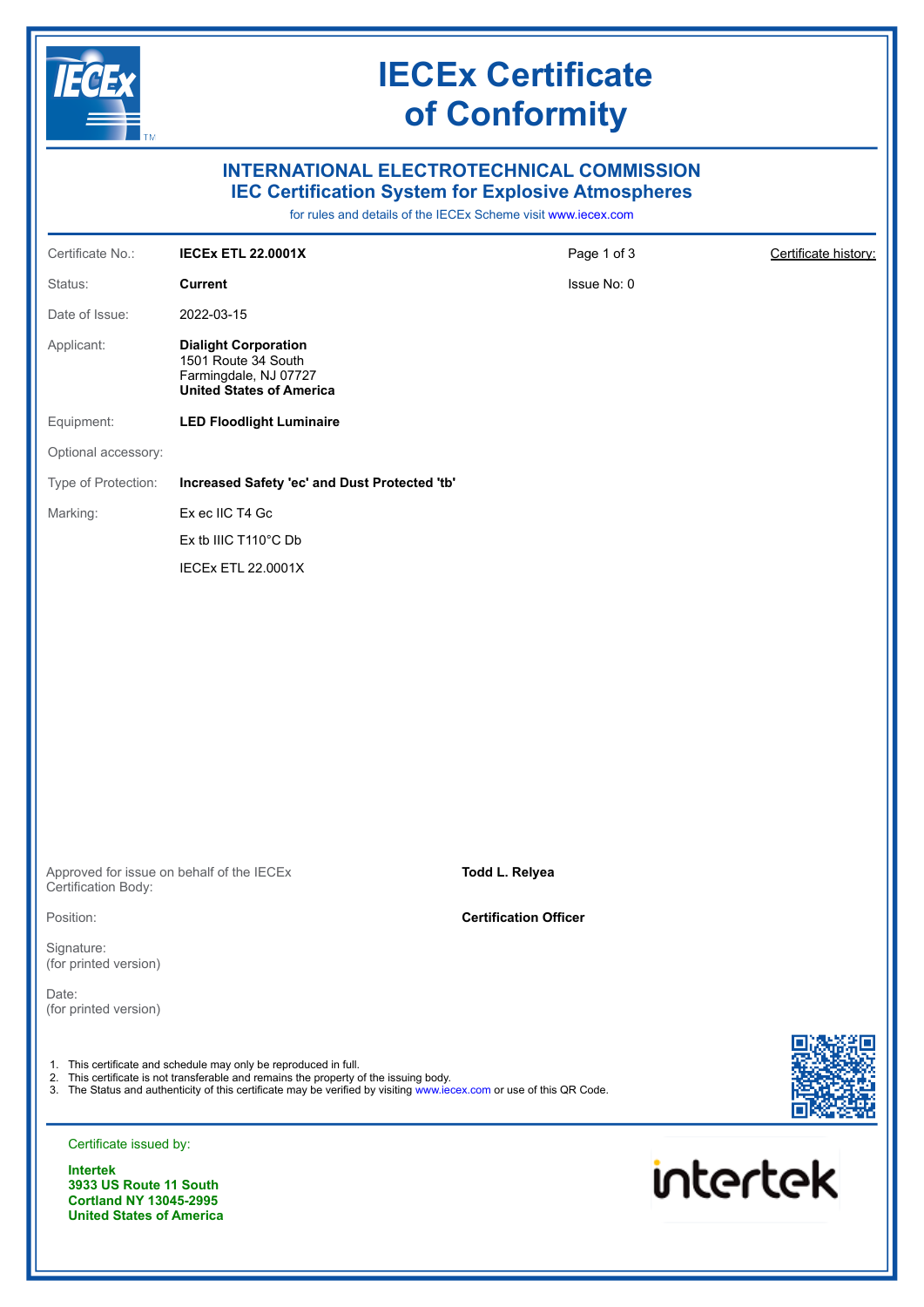

# **IECEx Certificate of Conformity**

| Certificate No.:                                                                                                                                                                                                                                                                                                                                                                                                                                                                                         | <b>IECEX ETL 22.0001X</b>                                                                                                               | Page 2 of 3 |  |
|----------------------------------------------------------------------------------------------------------------------------------------------------------------------------------------------------------------------------------------------------------------------------------------------------------------------------------------------------------------------------------------------------------------------------------------------------------------------------------------------------------|-----------------------------------------------------------------------------------------------------------------------------------------|-------------|--|
| Date of issue:                                                                                                                                                                                                                                                                                                                                                                                                                                                                                           | 2022-03-15                                                                                                                              | Issue No: 0 |  |
| Manufacturer:                                                                                                                                                                                                                                                                                                                                                                                                                                                                                            | <b>Dialight Corporation</b><br>1501 Route 34 South<br>Farmingdale, NJ 07727<br><b>United States of America</b>                          |             |  |
| Additional<br>manufacturing<br>locations:                                                                                                                                                                                                                                                                                                                                                                                                                                                                |                                                                                                                                         |             |  |
| This certificate is issued as verification that a sample(s), representative of production, was assessed and tested and found to comply with the<br>IEC Standard list below and that the manufacturer's quality system, relating to the Ex products covered by this certificate, was assessed and<br>found to comply with the IECEx Quality system requirements. This certificate is granted subject to the conditions as set out in IECEx Scheme<br>Rules, IECEx 02 and Operational Documents as amended |                                                                                                                                         |             |  |
| <b>STANDARDS:</b><br>to comply with the following standards                                                                                                                                                                                                                                                                                                                                                                                                                                              | The equipment and any acceptable variations to it specified in the schedule of this certificate and the identified documents, was found |             |  |
| IEC 60079-0:2017<br>Fdition: 7.0                                                                                                                                                                                                                                                                                                                                                                                                                                                                         | Explosive atmospheres - Part 0: Equipment - General requirements                                                                        |             |  |
| IEC 60079-31:2013<br>Edition:2                                                                                                                                                                                                                                                                                                                                                                                                                                                                           | Explosive atmospheres - Part 31: Equipment dust ignition protection by enclosure "t"                                                    |             |  |
| IEC 60079-7:2017<br>Edition: 5.1                                                                                                                                                                                                                                                                                                                                                                                                                                                                         | Explosive atmospheres - Part 7: Equipment protection by increased safety "e"                                                            |             |  |

This Certificate **does not** indicate compliance with safety and performance requirements other than those expressly included in the Standards listed above.

#### **TEST & ASSESSMENT REPORTS:**

A sample(s) of the equipment listed has successfully met the examination and test requirements as recorded in:

Test Report:

[US/ETL/ExTR22.0001/00](https://www.iecex-certs.com/#/deliverables/REPORT/80508/view)

Quality Assessment Report:

[GB/SIR/QAR11.0014/12](https://www.iecex-certs.com/#/deliverables/REPORT/81184/view)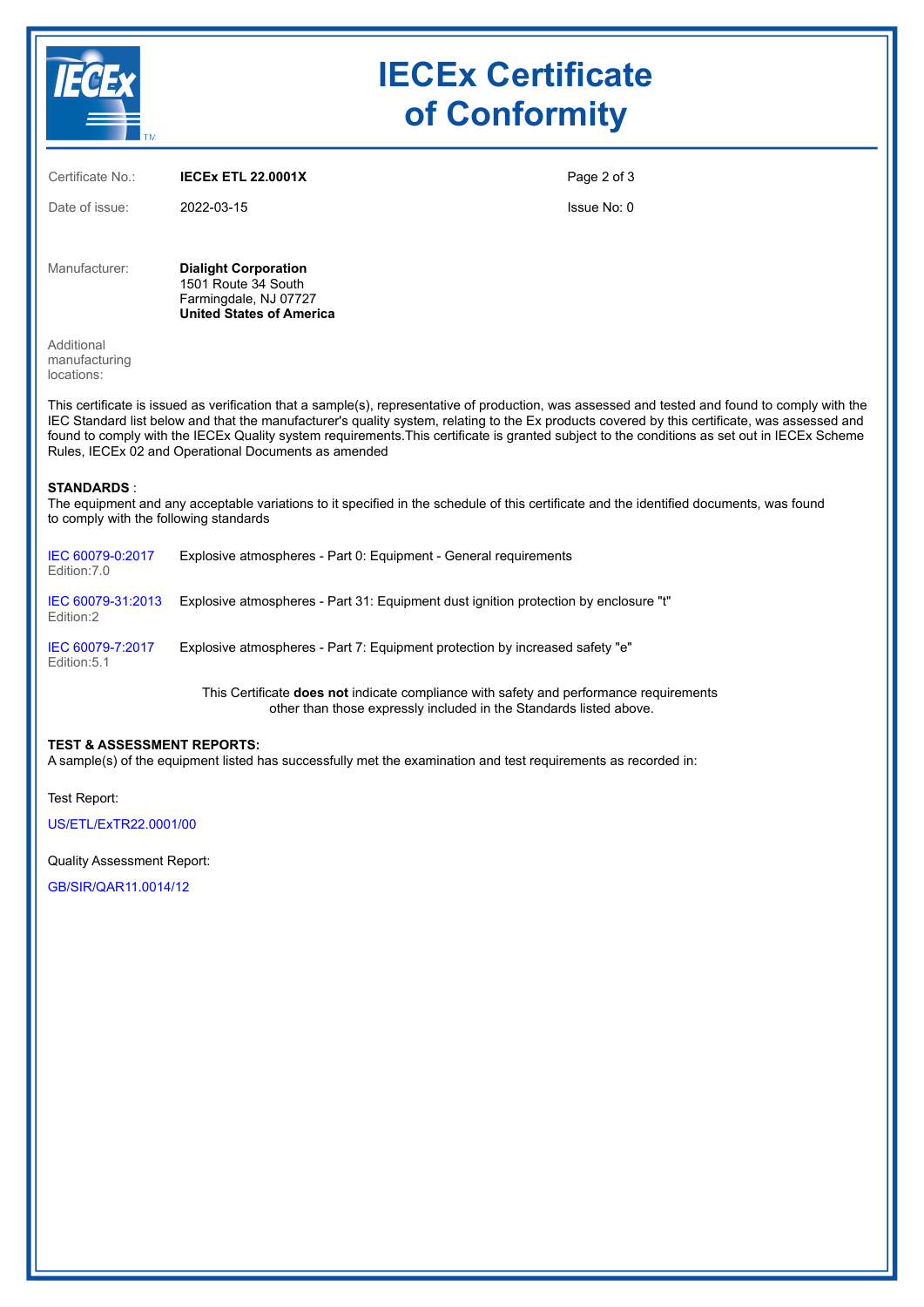

# **IECEx Certificate of Conformity**

Certificate No.: **IECEx ETL 22.0001X**

Date of issue: 2022-03-15

Page 3 of 3

Issue No: 0

#### **EQUIPMENT:**

Equipment and systems covered by this Certificate are as follows:

Die cast aluminum LED Floodlight Luminaire for use in Zone 2 Group IIC, Group IIIC Zone 21, 22

LED Floodlight Models F1B7\*\*2\*D[E,F]\*\*\*N, F2B7\*\*2\*D[E,F]\*\*\*N

#### **SPECIFIC CONDITIONS OF USE: YES as shown below:**

The instructions shall provide guidance for the user to minimize the risk from electrostatic discharge. Where practicable, the equipment shall also be marked with the electrostatic charge warning.

Specific Conditions of Use include:

- Control of environmental humidity to minimize the generation of static electricity.
- Protection from direct airflow causing a charge transfer.
- Touch with an insulating object.
- Means to continuously drain off electrostatic charges

#### **Annex:**

[SFT-IECEx-OP-19f - Annex for IECEx Certificate of Conformity\\_1.pdf](https://www.iecex-certs.com/#/deliverables/CERT/58867/view)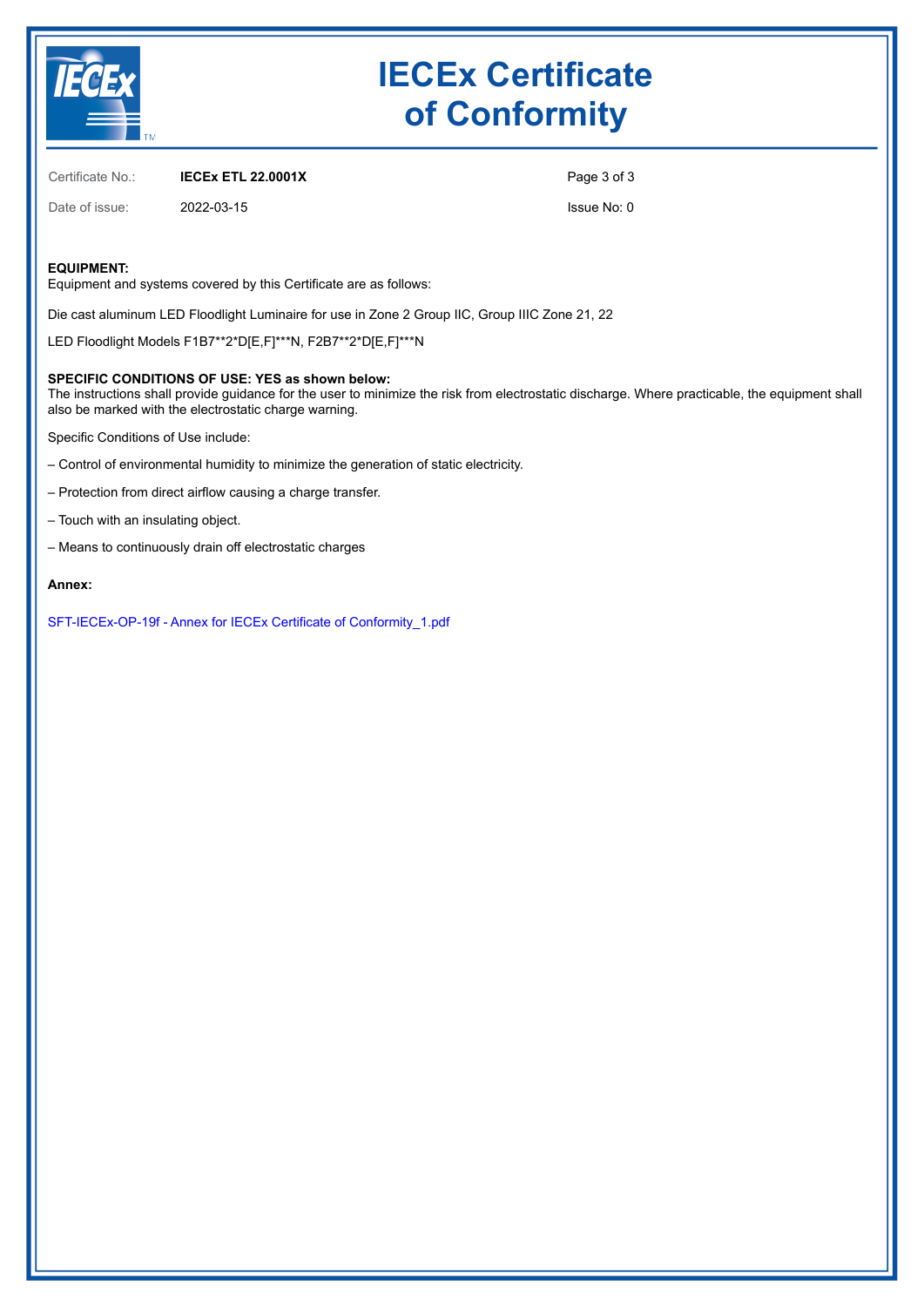

### **Annex to IECEx Certificate of Conformity**

| <b>Certificate No:</b> | <b>IECEX</b><br>22.0001<br>--<br>- | <b>Issue No. 0</b> |  |
|------------------------|------------------------------------|--------------------|--|
| Annex No.              |                                    |                    |  |

| l Technical Documents                  |               |             |               |  |
|----------------------------------------|---------------|-------------|---------------|--|
| l Title:                               | Drawing No.:  | Rev. Level: | Date:         |  |
| FLM FLOOD LIGHT: ATEX ZONE 2, 21, 22   | 8854FLM000100 | B           | l New Release |  |
| F1/F2 Floodlight for ATEX/IECEx Zone 2 | 9100FLM000903 | B           | New Release   |  |



**Intertek Testing Services NA 3933 US Route 11 Cortland NY USA**

Page 1 of 2

SFT-IECEx-OP-19f (26 October 2018)